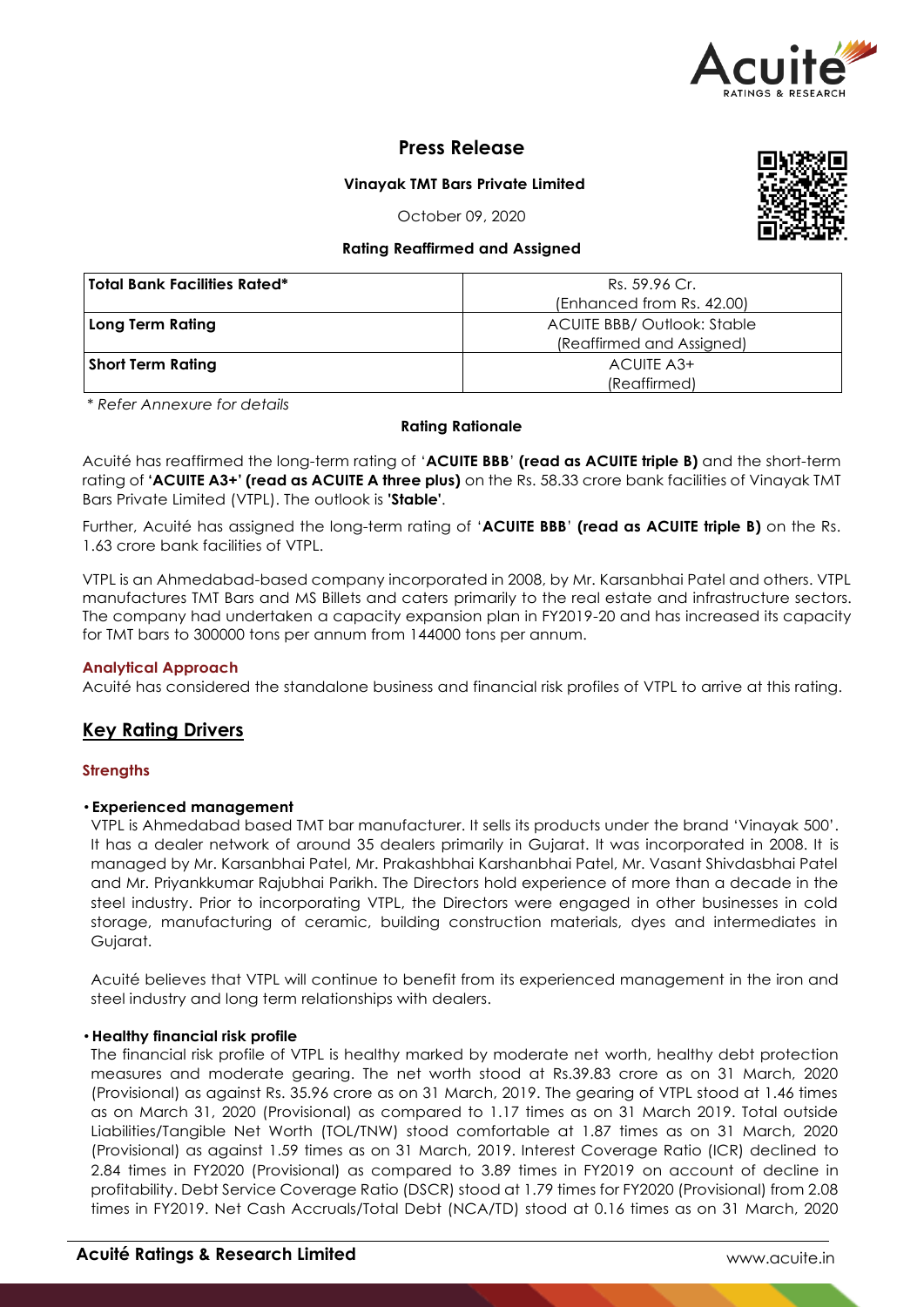

(Provisional) as against 0.26 times as on 31 March, 2019.

Acuité believes that the financial risk profile of VTPL will continue to remain healthy over the medium term on account of its moderately conservative leverage policy.

#### • **Efficient working capital management**

The working capital management of VTPL is efficient, marked by Gross Current asset days of 49 in FY2020 (Provisional) as against 38 days in FY2019. The receivables period stood at 13 days in FY2020 (Provisional) as against 9 days in FY2019. The inventory holding period improved to 26 days in FY2020 (Provisional) as compared to 24 days in FY2019. The payables period has stood at 12 days in FY2020 (Provisional) as against 8 days in FY2019. Further, the average bank limit utilization stood at ~90 per cent for the last three months ended in March 2020.

#### **Weaknesses**

#### • **Susceptibility to volatility to steel prices**

VTPL's operating income declined to Rs. 437.52 crore in FY2020 (Provisional) and Rs. 483.45 crore in FY2019 although the production has been stable. This is primarily because VTPL's operating performance is susceptible to volatility in steel prices. The company sold at an average selling price of ~ Rs. 35000 per tonne in FY2020 (Provisional) against Rs. 40000 in the previous year. Operating profit margin has also been fluctuating. It stood at 2.95 percent in FY2020 (Provisional) as compared to 3.39 percent in FY2019. Going forward, profitability is expected to improve to some extent as the company has installed automated rolling milling, which will reduce labour cost and wastage.

Acuité believes that VTPL's ability to maintain its profitability in volatile steel prices will be a key rating sensitivity.

#### • **Intense competition and inherent cyclicality in the steel industry**

The steel industry is heavily fragmented and unorganized. VTPL is exposed to intense competitive pressures from a large number of organized and unorganized players along with its exposure to inherent cyclical nature of the steel industry.

#### **Liquidity Position: Adequate**

VTPL has adequate liquidity marked by healthy net cash accruals to its maturing debt obligations. VTPL generated cash accruals in the range Rs. 9.15 to 9.31 crore during the last three years through 2019-20, while it's maturing debt obligations were in the range of Rs.2.84 - 2.97 crore over the same period. The cash accruals of VTPL are expected to remain around Rs. 9.02 -15.01 crore during 2020-23 while its repayment obligation is estimated to be around Rs. 3.00 crore during the same period. VTPL has efficient working capital management marked by gross current asset (GCA) days of 49 in FY 2020 (Provisional) and 38 in FY2019. This has led to moderate reliance on working capital borrowings, the cash credit limit in VTPL remains utilized at ~80% percent during the last six months ended August 2020. VTPL maintains unencumbered cash and bank balances of Rs. 0.90 crore as on March 31, 2020 (Provisional).

#### **Rating Sensitivities**

- Ability to maintain profitability and scale of operations will be a key rating sensitivity.
- Any elongation in the working capital cycle will be key a monitorable.

#### **Material Covenants**

None

#### **Outlook: Stable**

Acuité believes that VTPL will maintain a stable outlook over the medium term owing to its experienced management and healthy financial risk profile. The outlook may be revised to 'Positive' in case of higher than expected growth in revenue while maintaining operating margins. Conversely, the outlook may be revised to 'Negative' in case of a steep decline in revenue or operating margins.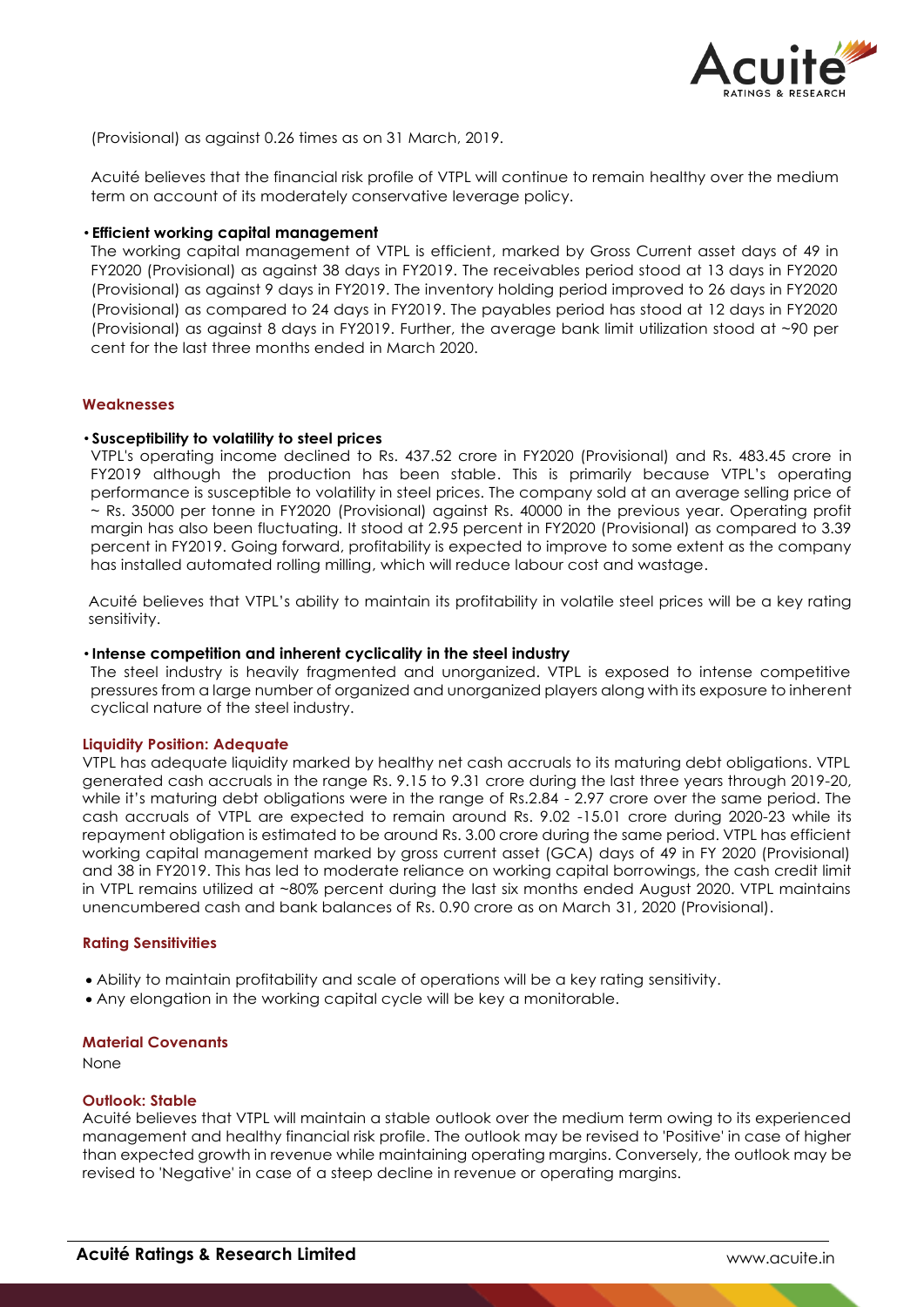

#### **About the Rated Entity - Key Financials**

|                               | Unit    | FY20 (Provisional) | FY19 (Actual) |
|-------------------------------|---------|--------------------|---------------|
| Operating Income              | Rs. Cr. | 437.52             | 483.45        |
| Profit after Tax (PAT)        | Rs. Cr. | 3.87               | 5.61          |
| PAT Margin                    | (%)     | 0.89               | 1.16          |
| Total Debt/Tangible Net Worth | Times   | 1.46               |               |
| Total Debt/PBDIT              | Times   | 2.84               | 3.89          |

# **Status of non-cooperation with previous CRA (if applicable)**

Not applicable

## **Any other information**

None

## **Applicable Criteria**

- Default Recognition https://www.acuite.in/view-rating-criteria-52.htm
- Financial Ratios And Adjustments https://www.acuite.in/view-rating-criteria-53.htm
- Manufacturing Entities https://www.acuite.in/view-rating-criteria-59.htm

**Note on complexity levels of the rated instrument** https://www.acuite.in/view-rating-criteria-55.htm

## **Rating History (Upto last three years)**

| Date        | Name of Instrument /<br><b>Facilities</b> | Term       | Amount (Rs.<br>Crore.) | <b>Ratings/Outlook</b>                   |
|-------------|-------------------------------------------|------------|------------------------|------------------------------------------|
| 29-Sep-2020 | Cash Credit                               | Long Term  | 25.00                  | <b>ACUITE BBB/Stable</b><br>(Reaffirmed) |
|             | Term Loan                                 | Long Term  | 9.20                   | <b>ACUITE BBB</b><br>(Withdrawn)         |
|             | Term Loan                                 | Long Term  | 10.67                  | <b>ACUITE BBB/Stable</b><br>(Assigned)   |
|             | Term Loan                                 | Long Term  | 1.33                   | <b>ACUITE BBB/Stable</b><br>(Reaffirmed) |
|             | Proposed Long Term<br>Loan                | Long Term  | 0.80                   | <b>ACUITE BBB</b><br>(Withdrawn)         |
|             | <b>Bank guarantee</b>                     | Short Term | 5.00                   | <b>ACUITE A3+</b><br>(Reaffirmed)        |
| 08-May-2019 | Cash Credit                               | Long Term  | 25.00*                 | <b>ACUITE BBB/Stable</b><br>(Upgraded)   |
|             | Term Loan                                 | Long Term  | 11.20                  | <b>ACUITE BBB/Stable</b><br>(Upgraded)   |
|             | Proposed Long Term<br>Loan                | Long Term  | 0.80                   | <b>ACUITE BBB/Stable</b><br>(Upgraded)   |
|             | Bank guarantee/Letter<br>of Guarantee     | Short Term | 5.00                   | ACUITE A3+<br>(Upgraded)                 |
| 28-Jul-2018 | Cash Credit                               | Long Term  | 25.00*                 | <b>ACUITE BBB-</b><br>(Indicative)       |
|             | Term Loan                                 | Long Term  | 11.20                  | <b>ACUITE BBB-</b><br>(Indicative)       |
|             | Proposed Long Term<br>Loan                | Long Term  | 0.80                   | <b>ACUITE BBB-</b><br>(Indicative)       |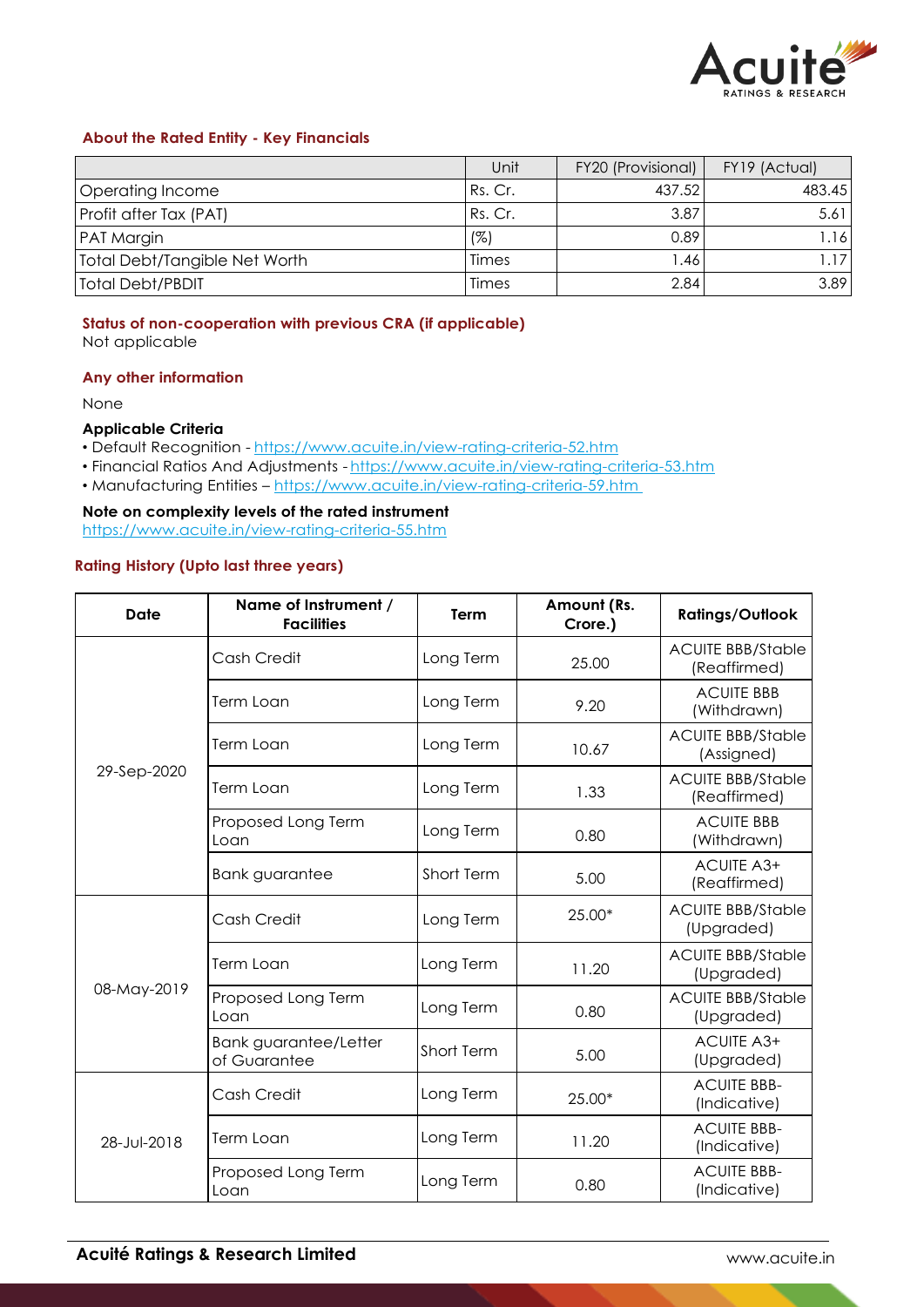

| Bank guarantee/Letter | Short | 5.00 | <b>ACUITE A3</b> |
|-----------------------|-------|------|------------------|
| I of Guarantee        | Term  |      | (Indicative)     |

\*Cash Credit has sub-limit of Letter of credit for Rs. 5.00 crore

## **\*Annexure – Details of instruments rated**

| Name of the<br><b>Facilities</b> | Date of<br><b>Issuance</b> | Coupon<br>Rate<br>(%)    | Maturity<br>Date         | Size of the Issue<br>(Rs. Cr.)    | <b>Ratings/Outlook</b>                   |
|----------------------------------|----------------------------|--------------------------|--------------------------|-----------------------------------|------------------------------------------|
| Cash Credit                      | <b>Not</b><br>Applicable   | <b>Not</b><br>Applicable | <b>Not</b><br>Applicable | 32.00<br>(Enhanced from<br>25.00) | <b>ACUITE BBB/Stable</b><br>(Reaffirmed) |
| Term Loan                        | October 15,<br>2019        | 9.00                     | October 14,<br>2025      | 10.67                             | <b>ACUITE BBB/Stable</b><br>(Reaffirmed) |
| Term Loan                        | October 15,<br>2019        | 9.00                     | October 14,<br>2025      | 1.33                              | <b>ACUITE BBB/Stable</b><br>(Assigned)   |
| Term Loan                        | February 19,<br>2018       | 9.00                     | February 18,<br>2023     | 1.33                              | <b>ACUITE BBB/Stable</b><br>(Reaffirmed) |
| Term Loan                        | August 09,<br>2018         | 9.00                     | August 08,<br>2025       | 0.30                              | <b>ACUITE BBB/Stable</b><br>(Assigned)   |
| Proposed Bank<br>Facility        | <b>Not</b><br>Applicable   | Not<br>Applicable        | <b>Not</b><br>Applicable | 2.33                              | <b>ACUITE BBB/Stable</b><br>(Reaffirmed) |
| Bank guarantee                   | <b>Not</b><br>Applicable   | Not.<br>Applicable       | <b>Not</b><br>Applicable | 12.00<br>(Enhanced from<br>5.00   | ACUITE A3+<br>(Reaffirmed)               |

## **Contacts**

| Analytical                                    | <b>Rating Desk</b>    |
|-----------------------------------------------|-----------------------|
| Aditya Gupta                                  | Varsha Bist           |
| Vice President - Corporate and Infrastructure | Senior Manager -      |
| Sector Ratings Tel: 022-49294041              | Rating Desk Tel: 022- |
|                                               | 49294011              |
| <u>aditya.gupta@acuite.in</u>                 | rating.desk@acuite.in |
|                                               |                       |
| Parth Pandit                                  |                       |
| <b>Analyst - Rating Operations</b>            |                       |
| Tel: 022-49294032                             |                       |
| parth.pandit@acuite.in                        |                       |
|                                               |                       |

#### **About Acuité Ratings & Research:**

Acuité Ratings & Research Limited is a full-service Credit Rating Agency registered with the Securities and Exchange Board of India (SEBI). The company received RBI Accreditation as an External Credit Assessment Institution (ECAI), for Bank Loan Ratings under BASEL-II norms in the year 2012. Since then, it has assigned more than 6,000 credit ratings to various securities, debt instruments and bank facilities of entities spread across the country and across a wide cross section of industries. It has its Registered and Head Office in Mumbai.

**Disclaimer:** An Acuité rating does not constitute an audit of the rated entity and should not be treated *as a recommendation or opinion that is intended to substitute for a financial adviser's or investor's*  independent assessment of whether to buy, sell or hold any security. Acuité ratings are based on the *data and information provided by the issuer and obtained from other reliable sources. Although*